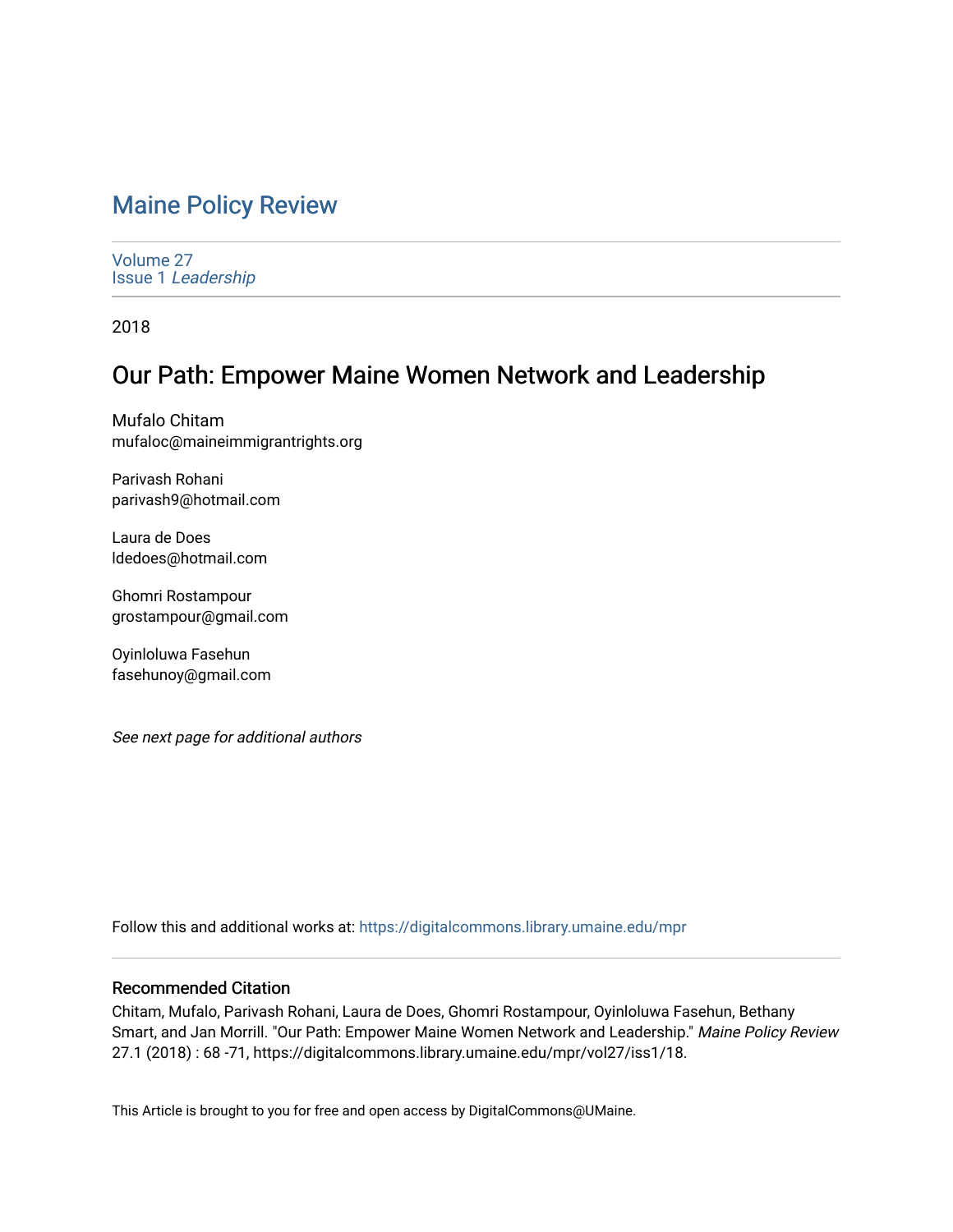# Our Path: Empower Maine Women Network and Leadership

# Authors

Mufalo Chitam, Parivash Rohani, Laura de Does, Ghomri Rostampour, Oyinloluwa Fasehun, Bethany Smart, and Jan Morrill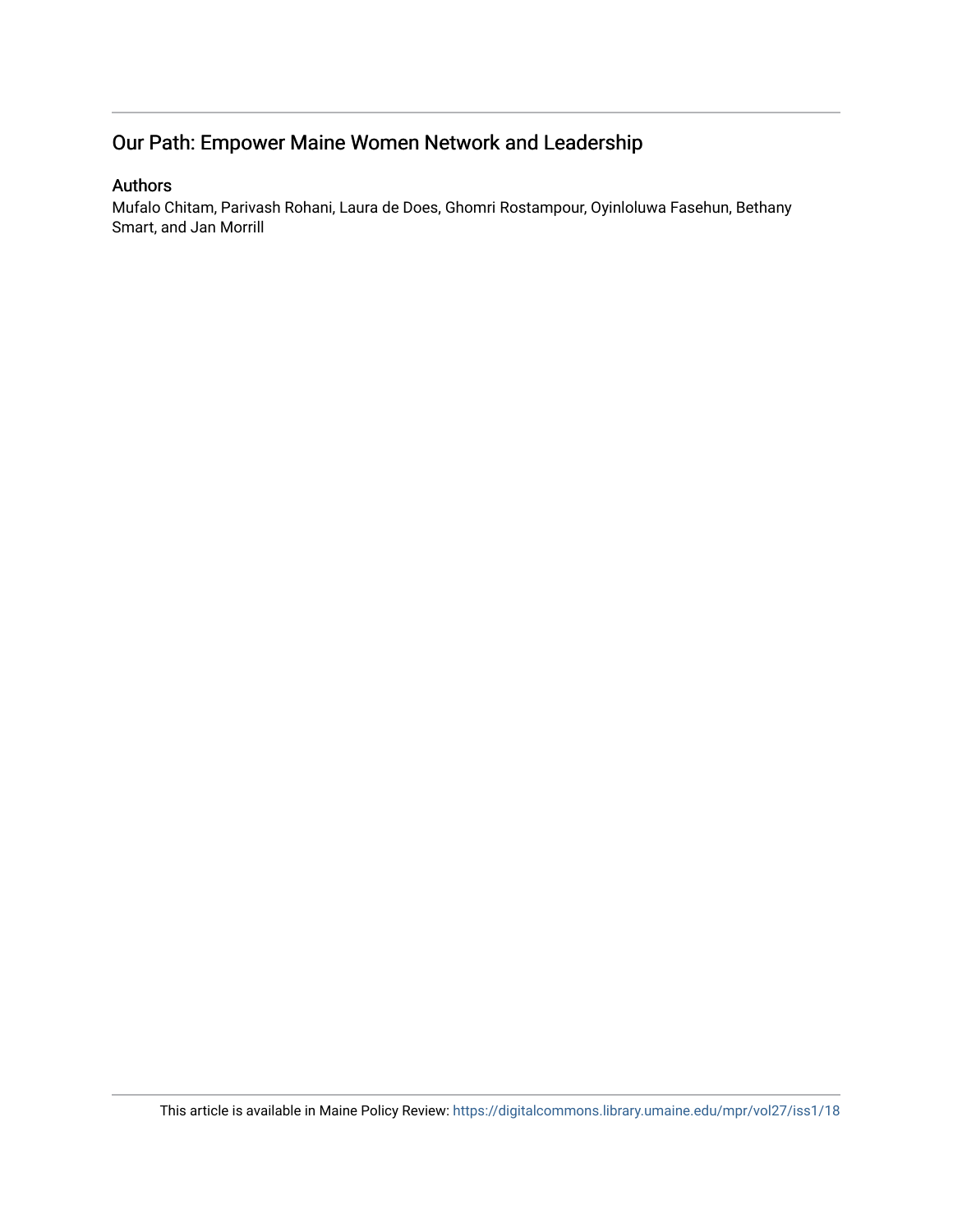# Our Path:

# Empower Maine Women Network and Leadership

by Mufalo Chitam, Parivash Rohani, Laura de Does, Ghomri Rostampour,

Oyinloluwa Fasehun, Bethany Smart, and Jan Morrill

In 2016, Mufalo Chitam (now the executive director<br>of the Maine Immigrants' Rights Coalition) and n 2016, Mufalo Chitam (now the executive director Catherine Lee (founder of Justice for Women) created the Empower Maine Women Network, referred to as the Empower Network. Their goal was to address the isolation New Mainer women felt and to give women who have long called Maine their home the chance to interact with new members of their community.

The group meets regularly in Portland to connect New Mainers with nonimmigrant women so they can talk about the challenges they face and how to help each other overcome these challenges, as well as to highlight opportunities for engagement in the community. The meetings offer a special presentation featuring women speakers making a significant contribution to the Maine community.

On March 24, 2018, the women of the Empower Network sat down to discuss the concept of leadership and their definition of what makes a leader. They were asked to reflect on the idea of empowerment and specifically tie empowerment to kindness, suffrage, and tolerance. The following excerpts demonstrate how the Empower Network relates to their definition of leadership.

### PARIVASH ROHANI, PORTLAND, ME

In 1979, near the beginning of Islamic Revolution,<br>I left Iran for India. My family's home, along with n 1979, near the beginning of Islamic Revolution, 500 other Baha'i homes, was burned to the ground by extremist groups, and we became homeless overnight. I had to leave everything I loved behind and uproot myself to a land of unknowns.

Now, as I reflect on that part of my life, I try to make sense of something that was senseless. I am reminded and convinced that God created men and leaders, and work done in the spirt of service is the highest form of worship. It was the force of courage that brought me here. What seemed like a very simple decision at the time became a turning point that

changed my entire life. I have come to believe that sometimes big changes happen with small decisions.

Often grassroots leaders making seemingly small decisions have a huge impact on the lives of ordinary people. I define courage as any intentional change making a difference in someone's life. True leaders view their role differently than most. The apex of leadership is when we empower others. Leaders are the ones who ensure that change is positive and unifying. By accompanying the process of change, we develop our own community's resources as we highlight each person's talents and abilities. We need to remember that everyone's well-being is connected and all impact is felt by the whole.

## LAURA DE DOES, CUMBERLAND, ME

I attended my first Empower Network meeting looking<br>for a way to meet more women in my community who are new to the United States. My husband and I adopted our son from Ethiopia 10 years ago, and it has always been important to me to develop relationships with others who share his culture. We now have a second son from an African nation, and the present state of our country saddens me. Although my sons were the impetus for joining the Empower Network, what I have gained from being part of the group is what keeps me passionate about connecting to other New Mainers.

I went to my first meeting with an open mind, unsure of what to expect or what I might contribute. I was gifted with the opportunity of meeting the most amazing women. There were women from five countries, and each of them has strength and warmth that continues to humble me. They are all leaders in their own right. They do not focus on themselves or on their own attributes, but on the positive qualities and strengths of the others in the group. I am honored to call these women my friends, and I know in the years and months ahead I have much to learn from them.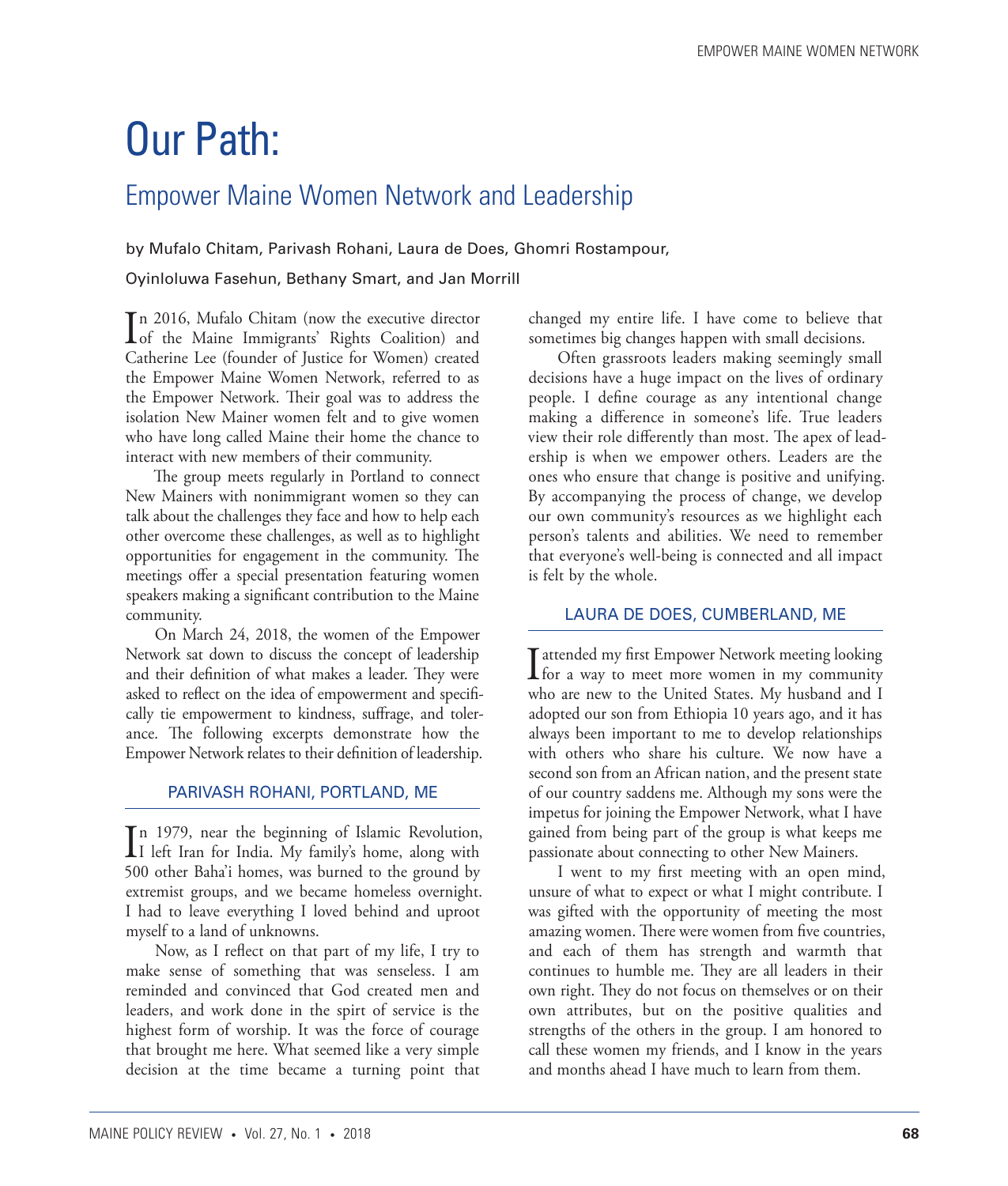I believe all women are leaders, and it is up to us to discover, and then follow, our path. This path will empower us to best use our strengths, not dwell on our weaknesses, and do our part to make our community and our world a safer, more inclusive place for ourselves, our children, and our neighbors.

## GHOMRI ROSTAMPOUR, SOUTH PORTLAND, ME

Growing up in Iran, I faced many challenges: my<br>
Kurdish ethnicity meant I wasn't recognized as an Iranian citizen; being a female limited my ability to make contributions to society.

In my family, we didn't have an easy life. We weren't living so much as we were surviving. Most of the time we didn't have enough food; we didn't have electricity or running water; we often had to flee our homes to avoid being killed. When we fled in the winter and early spring, we were forced to cross rivers overflowing with icy water, and we had no life jackets or boats. We had no protection. As we crossed snowcapped mountains, we weren't sure if we would to die of cold or hunger. We didn't know if we would drown or be shot. The money and land that we had were useless, meaningless, when our lives were at stake. We had to leave everything behind in order to live.

I am the middle child of nine siblings, and I was the first in my family to attend university at a time when most people in our area did not send their daughters to school. My father's decision to prioritize my education, especially during that time and in a traditional society, showed his leadership.

I had a difficult time in high school and college because of frequent bombings, some of which were chemical weapons. I lost many of my friends and family and even witnessed bombings firsthand. I've seen hundreds of injured people and the devastation of bombs dropped by both Saddam and the Iranian regime. To date, my only living brother and I still suffer from internal injuries. However, despite all this hardship and sorrow, I was able to continue working towards my master's degree and became a school principal.

Politically, my family opposed the Iranian regime, and our guerilla fighters—the peshmerga—were in our homes, protecting us from threats from both sides. Although we were financially stable, we were still in danger because the Iranian intelligence was after us.

Every time we realized there was a new threat, we were forced to flee again.

We first ran to Turkey, before going to America. Around this time, the Iranian regime took all of our belongings, our land, and kicked my elderly mother out of the house. I came to the United States in 1999, and despite the fact that I was struggling both physically and emotionally, I was still able to handle it all. I immediately went to work full time and back to school as I raised two children.

Since coming to United States, I have received my associate's degree in computer technology, worked in the Portland public schools, first as an English learning language assistant teacher, then as a multilingual, multicultural parent specialist for the Kurdish, Iranian, and Afghan communities. While still raising two children, I went back to school and received my bachelor's degree in computer technology. Most recently, I was hired as a computer technician where I have worked for 14 years.

This country has given me the inspiration and freedom to accomplish all that I am capable of. I have come such a long way, and am so grateful that I have managed to build a good life for my children and support my family. I often think about my dreams to be a Kurdish female activist and to advocate for humanity all over the world, in order to try to bring peace to the Middle Eastern societies and to speak out against the war.

## OYINLOLUWA FASEHUN, PORTLAND, ME

I came to the United States in August of 2015 for a<br>
master's program in New York City. I left the job I had in Nigeria because I was terribly devastated by the path my career was taking. I was very fortunate to be connected with a prospective classmate by a professor at my new school. This classmate took me into her home and treated me as though we had known each other for many years. Initially, I felt scared that I was going to be living with a total stranger who was different from me, including the color of my skin. However, living with her and her family was one of the best things that happened to me. Kindness and tolerance can come from anyone regardless of their religious beliefs, skin color, or political views.

While I was attending graduate school, things took a turn for worse back home, and the Nigerian currency crashed. Despite all that was going on, I made a decision to excel in my studies and to be the best version of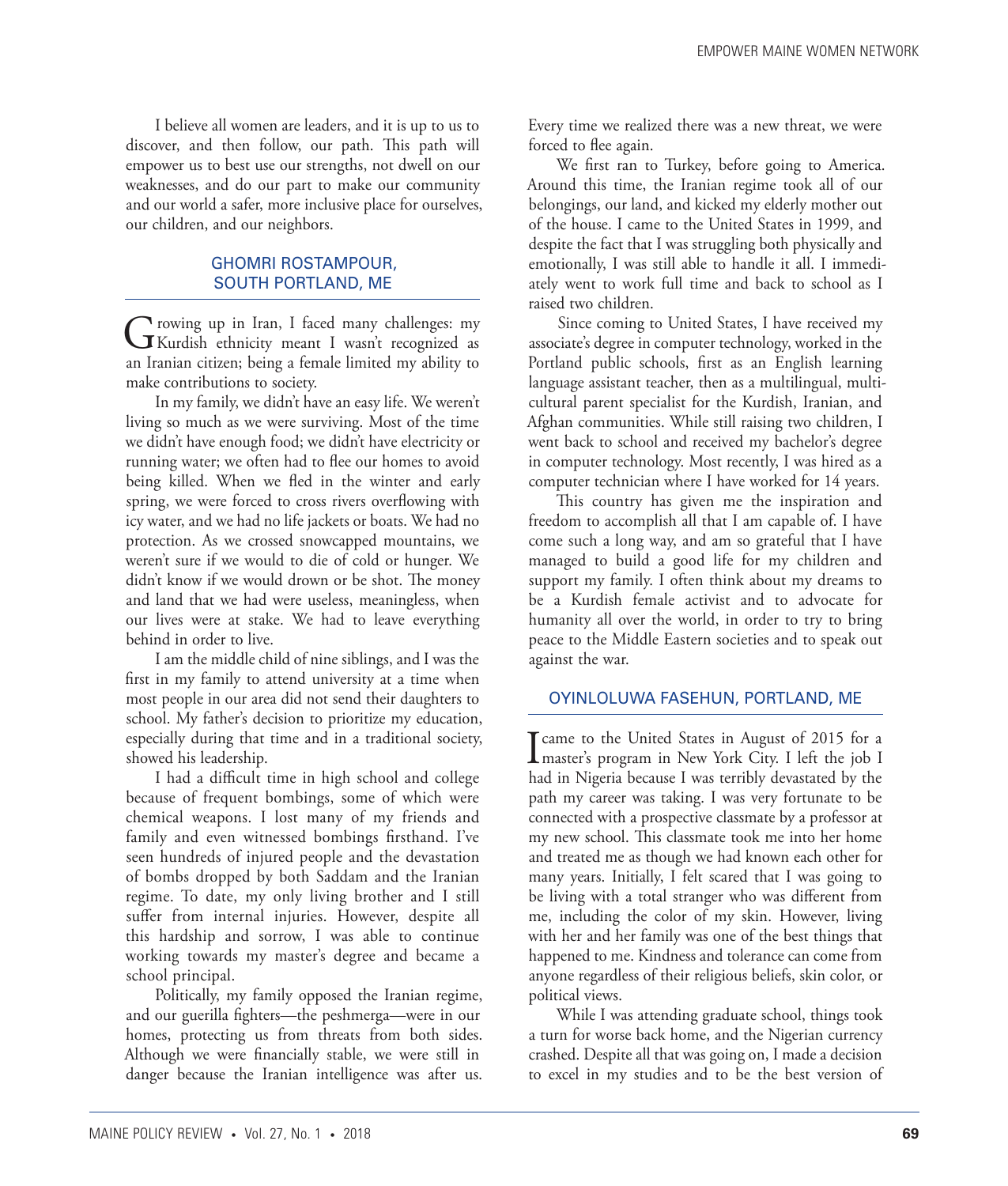myself. I sat for the bar exam and passed. My colleagues back home who were planning to further their studies sought my support and guidance, and I was able to help them to the best of my abilities.

Leadership is taking control of whatever situation you are given and making it into something positive. Everyone has the ability to be a leader. When you pursue your goals in spite of the challenges you face, you are a leader. Regardless of the career path you decide to follow, you can be a leader by being the best version of yourself and doing exceptional things in your field, and in doing so, you become a source of inspiration to those coming up behind you. You build leadership when your life provides positive examples for others around you.

#### MUFALO CHITAM, SOUTH PORTLAND, ME

On March 12, 2018, I stood in a room at the Maine<br>State House in Augusta on behalf of my organization, the Maine Immigrants' Rights Coalition (MIRC), to testify against a bill, LD 1833 "An Act to Facilitate Compliance with Federal Immigration Law by State and Local Government Entities." My daughter Grace was home on spring break, and while it was a privilege to have her there in the room to witness the work I have been so passionate about for much of her young life, it was also heartbreaking.

Eighteen years ago, I met a young man in my African country of Zambia. He was on vacation, and we met just a couple months before my husband, my then 2-year-old daughter, and I were about to emigrate to America. His words to me were simple: "Please come to Portland, Maine. It is a safe place to raise your family and even though there are few immigrants, Mainers are very nice and welcoming." If LD 1833 had passed, it would have changed not only this narrative, but also how my daughter feels about Maine, the only place she has called home.

That day I was upholding our humanity, a value my late father taught me at an early age, so that this bill would not make immigrants feel less welcome in Maine. I have spent my whole life constantly looking for small opportunities and for connections to improve someone else's tomorrow. My role as executive director of MIRC grew from working with immigrant women from diverse countries, ethnicities, and religions. Leadership is seen in suffrage, shown in courage, tolerance, and kindness, and is driven by strength.

#### BETHANY SMART, PORTLAND, ME

A few months ago, I attended an Empower Network **T** meeting for the first time. I had already been connecting with the asylum-seeking community through volunteer work in Portland; however, attending this meeting felt like a step outside of my comfort zone. I wanted a place to connect with and support women leaders from various backgrounds, but I wondered if I would be welcomed or if they would question why I, a white woman with all the attached privilege, would be coming to their group.

I need not have worried. This was the most accepting group of women I've ever known. We laughed and cried, and three hours later I left, amazed by the collective spirit of the women and their willingness to open their circle. It was truly empowering. These women—my new friends from Iran, Sudan, Somalia and beyond—like me, have a passionate hope for the future. A future where we listen to one another's ideas and dreams and ask, "What do you need to get there?"

Leadership can be defined in many ways, but often it requires taking a step outside of your comfort zone. I believe leadership is connecting, living intentionally, and intentionally supporting one another to build the future together in community. The Empower Maine Women Network is full of women taking different forms of leadership: grassroots leadership, wisdom, vision, and support. By leaving our comfort zone, we can lead authentically, creating connections that will lead our city and our world to its brightest possible future.

#### **CONCLUSIONS**

These reflections confirm leadership is a collective<br>effort. It isn't individuals' efforts, talents, or skill sets. Leadership is the ability to lift up others and unify them in action. As Ms. Rohani noted, "the apex of leadership is when we empower others." All women are capable of becoming leaders if they are empowered to follow a path of leadership and if they are able to find support along the way.

Another common theme is the belief that leaders are able to persevere in the face of significant barriers. According to Ms. Fasehun, "when you pursue your goals, in spite of the challenges you face, you are a leader." Leaders draw on their inner sense of courage and are able to overcome daunting obstacles in seemingly